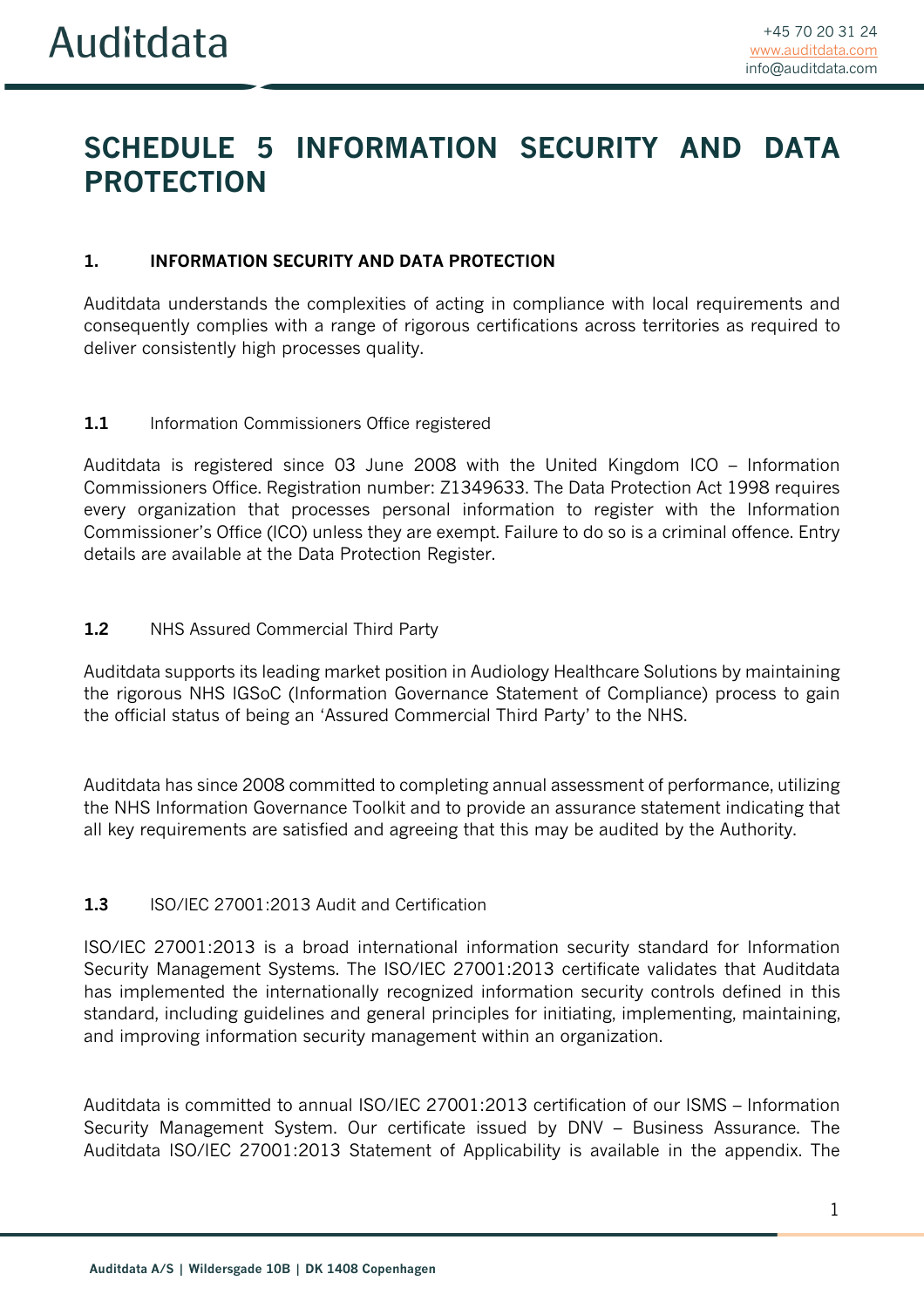document includes over 110 security controls, and it maps Auditdata security controls to control objectives contained in Annex A of ISO/IEC 27001:2013.

## **1.4** ISO 13485:2016 Audit and Certification

Auditdata is committed to annual ISO/IEC 13485:2016 certification of our Quality Management System for Medical Devices. The certificate issued by the TÜV Süd is publicly available.

ISO 13485:2016 is a broad international Quality Management System for Medical Devices standard and represents the requirements for a comprehensive quality management system for the design and manufacture of medical devices. The ISO 13485:2016 certificate validates that Auditdata has implemented the internationally recognized standard and reassures consumers that Auditdata medical products have been tested and certified for safety and performance.

Amongst other initiatives this certification is achieved by ensuring compliance of the product development processes to the IEC 62304 international standard on Software Development Life Cycle for medical device software.

Auditdata employs third-party IT systems to deliver IT services to the Customer. Auditdata can confirm compliance with Customer Code of Connection, which is required by the Customer when it is necessary to implement a direct connection between the Customer and Third-Party IT systems in order to deliver the service required by the Customer. Auditdata Cloud Services are hosted in Azure.

## **2. DATA PROCESSING AGREEMENT**

Data Processing Agreement preamble

- **2.1** This Data Processing Agreement sets out the rights and obligations that apply to the Data Processor's handling of personal data on behalf of the Data Controller.
- **2.2** This Agreement has been designed to ensure the Parties' compliance with Article 28, subsection 3 of Regulation 2016/679 of the European Parliament and of the Council of 27 April 2016 on the protection of natural persons with regard to the processing of personal data and on the free movement of such data and repealing Directive 95/46/EC (General Data Protection Regulation), which sets out specific requirements for the content of data processing agreements.
- **2.3** The Data Processor's processing of personal data shall take place for the purposes of fulfilment of the Parties 'product Agreement'.
- **2.4** In the context of the provision of product agreement, the data processor will process personal data on behalf of the data controller in accordance with the Clauses.
- **2.5** The Data Processing Agreement and the 'Product Agreement' shall be interdependent and cannot be terminated separately. The Data Processing Agreement may however – without termination of the 'Product Agreement' – be replaced by an alternative valid data processing agreement.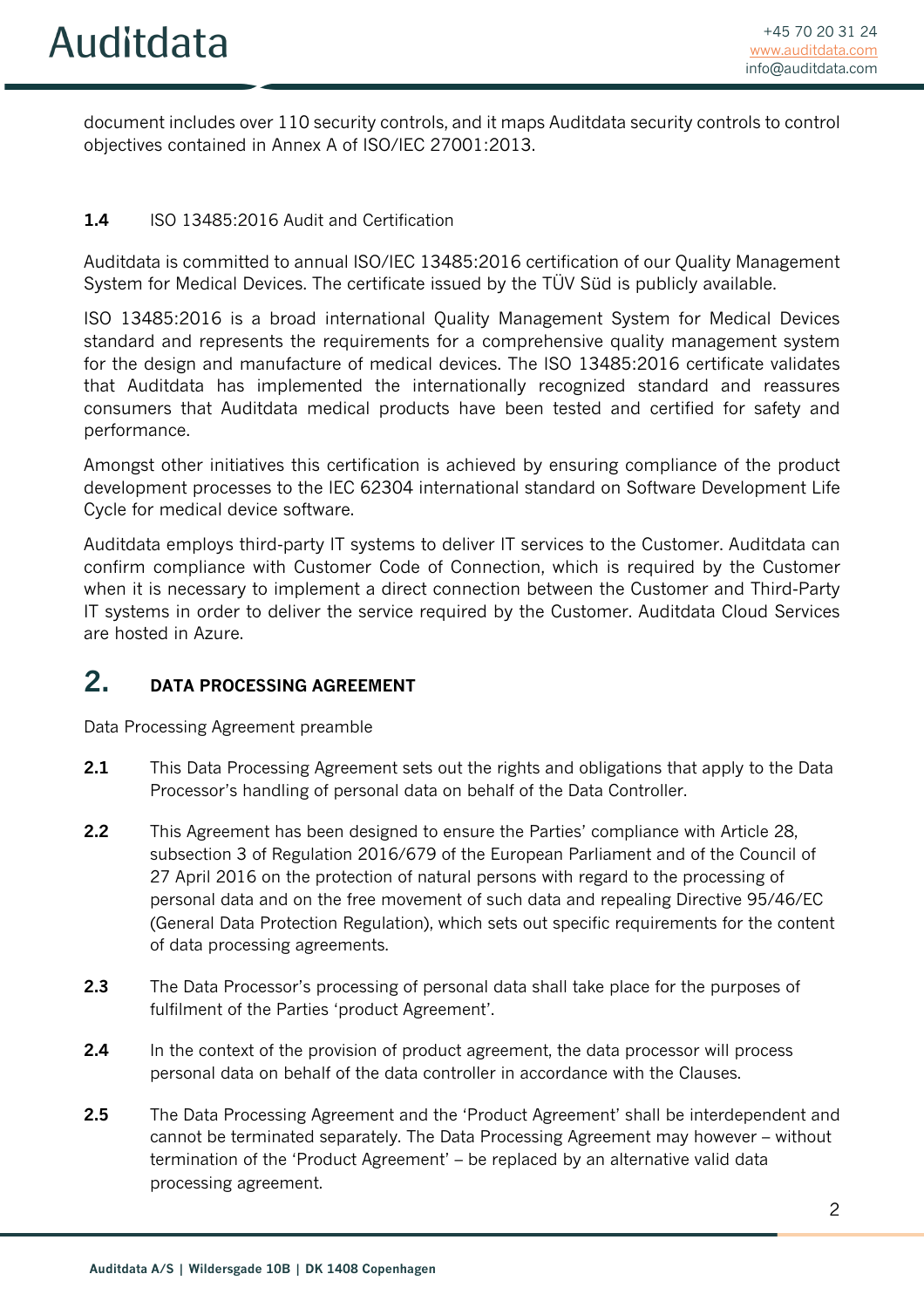- **2.6** This Data Processing Agreement shall take priority over any similar provisions contained in other agreements between the Parties, including the 'Product Agreement'.
- **2.7** Four appendices are attached to this Data Processing Agreement. The Appendices form an integral part of this Data Processing Agreement.
- **2.8** Appendix A of the Data Processing Agreement contains details about the processing as well as the purpose and nature of the processing, type of personal data, categories of data subject and duration of the processing.
- **2.9** Appendix B of the Data Processing Agreement contains the Data Controller's terms and conditions that apply to the Data Processor's use of Sub-Processors and a list of Sub-Processors approved by the Data Controller.
- **2.10** Appendix C of the Data Processing Agreement contains instructions on the processing that the Data Processor is to perform on behalf of the Data Controller (the subject of the processing), the minimum security measures that are to be implemented and how inspection with the Data Processor and any Sub-Processors is to be performed.
- **2.11** Appendix D of the Data Processing Agreement contains the Parties' provisions for activities that are not contained in this Data Processing Agreement or the Parties' 'Product Agreement'.
- **2.12** The Data Processing Agreement and its associated Appendices shall be retained in writing as well as electronically by both Parties.
- **2.13** This Data Processing Agreement shall not exempt the Data Processor from obligations to which the Data Processor is subject pursuant to the General Data Protection Regulation or other legislation.

## **3. THE RIGHTS AND OBLIGATIONS OF THE DATA CONTROLLER**

- **3.1** The Data Controller shall be responsible to the outside world (including the data subject) for ensuring that the processing of personal data takes place within the framework of the General Data Protection Regulation (GDPR).
- **3.2** The Data Controller shall therefore have both the right and obligation to make decisions about the purposes and means of the processing of personal data.
- **3.3** The Data Controller shall be responsible for ensuring that the processing that the Data Processor is instructed to perform is authorised in law.

## **4. THE DATA PROCESSOR ACTS ACCORDING TO INSTRUCTIONS**

**4.1** The Data Processor shall solely be permitted to process personal data on documented instructions from the Data Controller unless processing is required under EU or Member State law to which the Data Processor is subject; in this case, the Data Processor shall inform the Data Controller of this legal requirement prior to processing unless that law prohibits such information on important grounds of public interest, cf. Article 28, subsection 3, para a.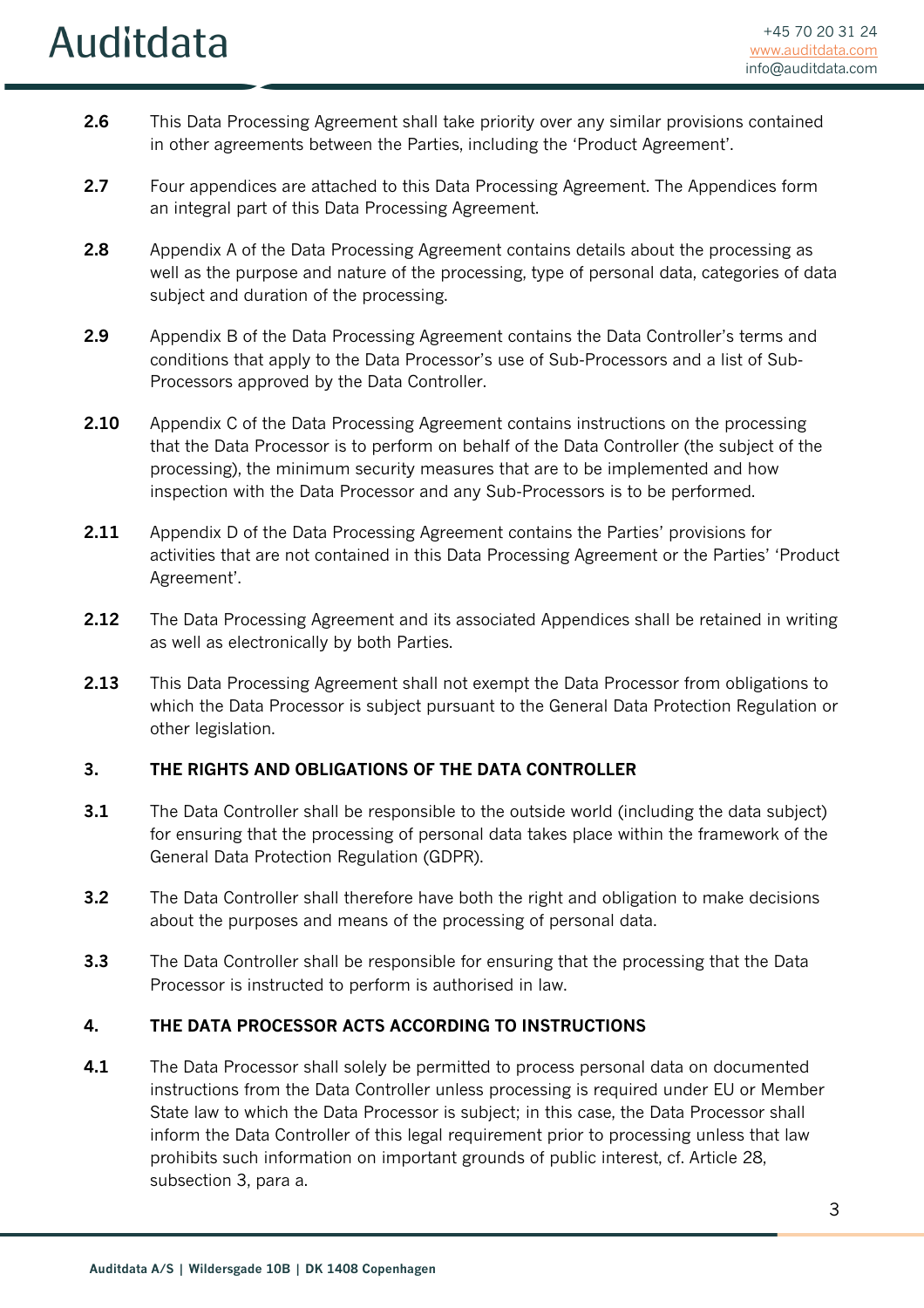**4.2** The Data Processor shall immediately inform the Data Controller if instructions in the opinion of the Data Processor contravene the General Data Protection Regulation or data protection provisions contained in other EU or Member State law.

## **5. CONFIDENTIALITY**

- **5.1** The Data Processor shall ensure that only those persons who are currently authorised to do so are able to access the personal data being processed on behalf of the Data Controller. Access to the data shall therefore without delay be denied if such authorisation is removed or expires.
- **5.2** Only persons who require access to the personal data in order to fulfil the obligations of the Data Processor to the Data Controller shall be provided with authorisation.
- **5.3** The Data Processor shall ensure that persons authorised to process personal data on behalf of the Data Controller have undertaken to observe confidentiality or are subject to suitable statutory obligation of confidentiality.
- **5.4** The Data Processor shall at the request of the Data Controller be able to demonstrate that the employees concerned are subject to the above confidentiality.

## **6. SECURITY OF PROCESSING**

- **6.1** The Data Processor shall take all the measures required pursuant to Article 32 of the General Data Protection Regulation which stipulates that with consideration for the current level, implementation costs and the nature, scope, context and purposes of processing and the risk of varying likelihood and severity for the rights and freedoms of natural persons, the Data Controller and Processor shall implement appropriate technical and organisational measures to ensure a level of security appropriate to the risk.
- **6.2** The above obligation means that the Data Processor shall perform a risk assessment and thereafter implement measures to counter the identified risk. Depending on their relevance, the measures may include the following:
	- 1. Pseudonymization and encryption of personal data
	- 2. The ability to ensure ongoing confidentiality, integrity, availability and resilience of processing systems and services.
	- 3. The ability to restore the availability and access to personal data in a timely manner in the event of a physical or technical incident.
	- 4. A process for regularly testing, assessing, and evaluating the effectiveness of technical and organisational measures for ensuring the security of the processing.
- **6.3** The Data Processor shall in ensuring the above in all cases at a minimum implement the level of security and the measures specified in Appendix C to this Data Processing Agreement.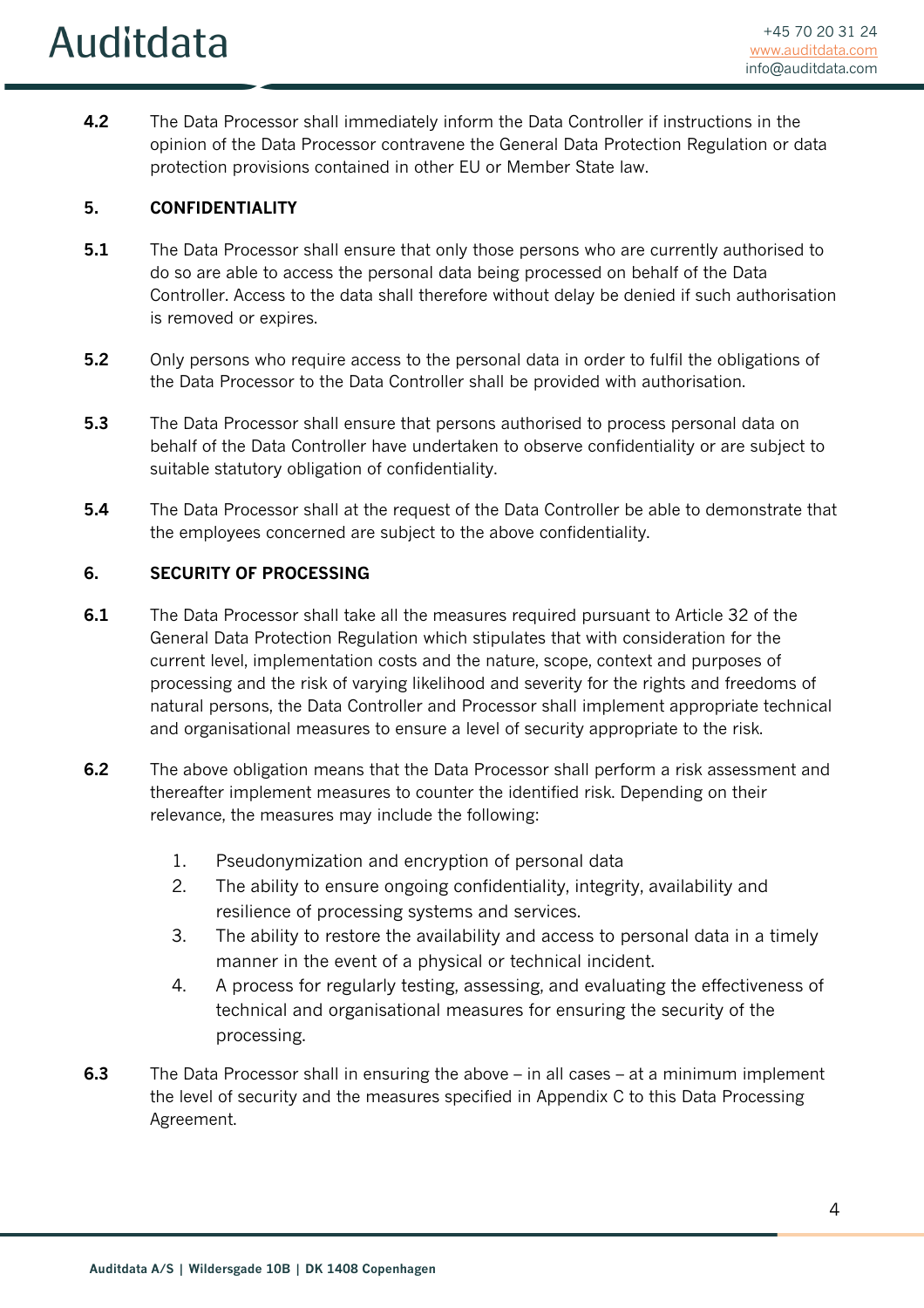**6.4** The Parties' possible regulation/agreement on remuneration etc. for the Data Controller's or the Data Processor's subsequent requirement for establishing additional security measures shall be specified in the Parties' 'Product Agreement' or in Appendix D to this Data Processing Agreement.

## **7. USE OF SUB-PROCESSORS**

- **7.1** The Data Processor shall meet the requirements specified in Article 28, subsection 2 and 4 of the General Data Protection Regulation in order to engage another processor (Sub-Processor).
- **7.2** The Data Processor shall therefore not engage another processor (Sub-Processor) for the fulfilment of this Data Processing Agreement without the prior specific or general written consent of the Data Controller.
- **7.3** In the event of general written consent, the Data Processor shall inform the Data Controller of any planned changes with regards to additions to or replacement of other data processors and thereby give the Data Controller the opportunity to object to such changes.
- **7.4** The Data Controller's requirements for the Data Processor's engagement of other subprocessors shall be specified in Appendix B to this Data Processing Agreement.
- **7.5** The Data Controller's consent to the engagement of specific sub-processors, if applicable, shall be specified in Appendix B to this Data Processing Agreement.
- **7.6** When the Data Processor has the Data Controller's authorisation to use a sub-processor, the Data Processor shall ensure that the Sub-Processor is subject to the same data protection obligations as those specified in this Data Processing Agreement on the basis of a contract or other legal document under EU law or the national law of the Member States, in particular providing the necessary guarantees that the Sub-Processor will implement the appropriate technical and organisational measures in such a way that the processing meets the requirements of the General Data Protection Regulation. The Data Processor shall therefore be responsible – on the basis of a sub-processor agreement – for requiring that the sub-processor at least comply with the obligations to which the Data Processor is subject pursuant to the requirements of the General Data Protection Regulation and this Data Processing Agreement and its associated Appendices.
- **7.7** A copy of such a sub-processor agreement and subsequent amendments shall at the Data Controller's request – be submitted to the Data Controller who will thereby have the opportunity to ensure that a valid agreement has been entered into between the Data Processor and the Sub-Processor. Commercial terms and conditions, such as pricing, that do not affect the legal data protection content of the sub-processor agreement, shall not require submission to the Data Controller.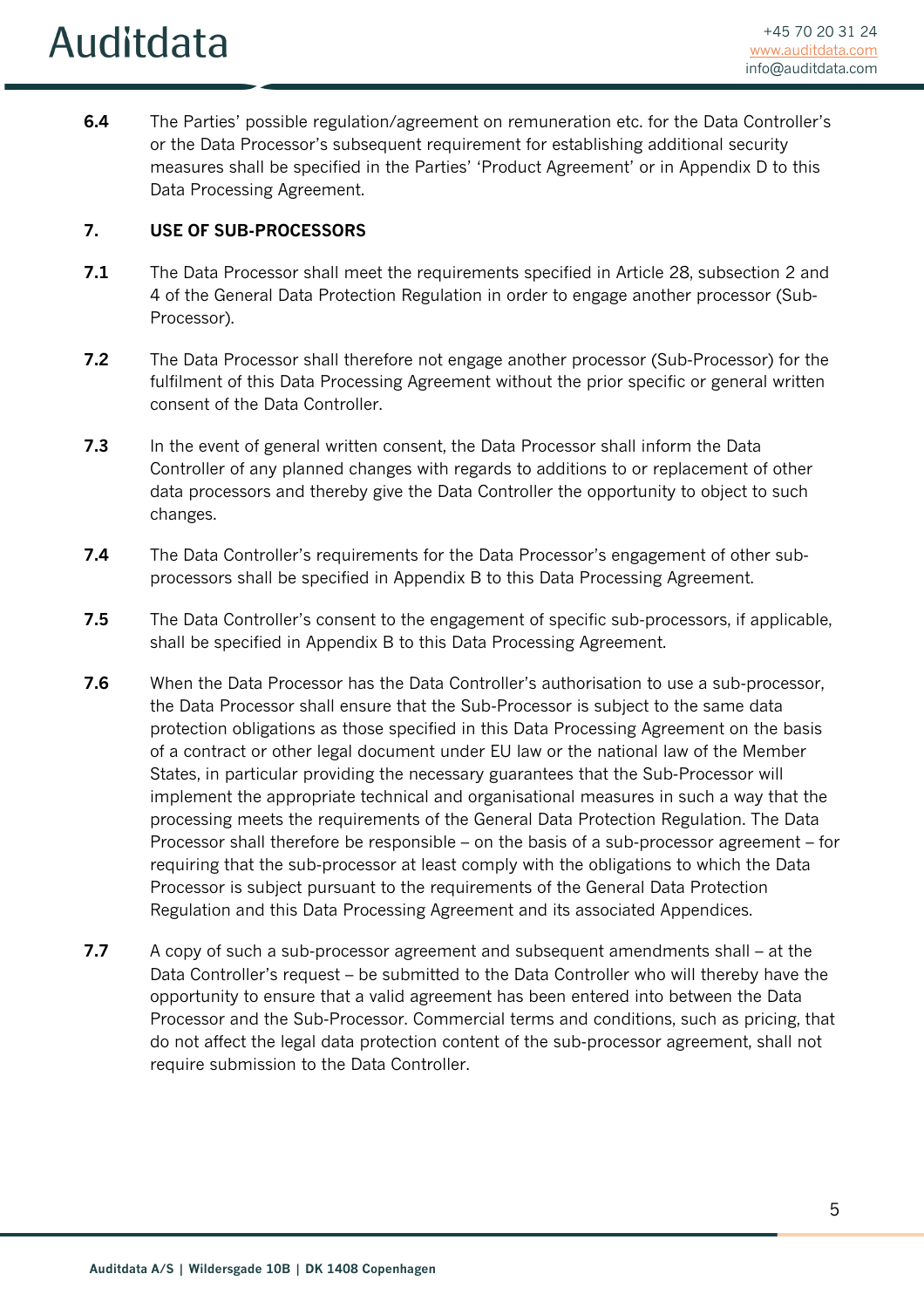- **7.8** The Data Processor shall in his agreement with the Sub-Processor include the Data Controller as a third party in the event of the bankruptcy of the Data Processor to enable the Data Controller to assume the Data Processor's rights and invoke these as regards the Sub-Processor, e.g. so that the Data Controller is able to instruct the Sub-Processor to perform the erasure or return of data.
- **7.9** If the Sub-Processor does not fulfil his data protection obligations, the Data Processor shall remain fully liable to the Data Controller as regards the fulfilment of the obligations of the Sub-Processor.

## **8. TRANSFER OF DATA TO THIRD COUNTRIES OR INTERNATIONAL ORGANISATIONS**

- **8.1** The Data Processor shall solely be permitted to process personal data on documented instructions from the Data Controller, including as regards transfer (assignment, disclosure and internal use) of personal data to third countries or international organisations, unless processing is required under EU or Member State law to which the Data Processor is subject; in such a case, the Data Processor shall inform the Data Controller of that legal requirement prior to processing unless that law prohibits such information on important grounds of public interest, cf. Article 28, subsection 3, paragraph a.
- **8.2** Without the instructions or approval of the Data Controller, the Data Processor therefore cannot – within the framework of this Data Processing Agreement:
	- Disclose personal data to a data controller in a third country or in an international organization
	- Assign the processing of personal data to a sub-processor in a third country
	- Have the data processed in another of the Data Processor's divisions located in a third country
- **8.3** The Data Controller's instructions or approval of the transfer of personal data to a third country, if applicable, shall be set out in Appendix C to this Data Processing Agreement.

## **9. ASSISTANCE TO THE DATA CONTROLLER**

- **9.1** The Data Processor, taking into account the nature of the processing, shall, as far as possible, assist the Data Controller with appropriate technical and organisational measures, in the fulfilment of the Data Controller's obligations to respond to requests for the exercise of the data subjects' rights pursuant to Chapter 3 of the General Data Protection Regulation. This entails that the Data Processor should as far as possible assist the Data Controller in the Data Controller's compliance with:
	- 5. Notification obligation when collecting personal data from the data subject
	- 6. Notification obligation if personal data have not been obtained from the data subject
	- 7. The right of access by the data subject
	- 8. The right to rectification
	- 9. The right to erasure ('the right to be forgotten')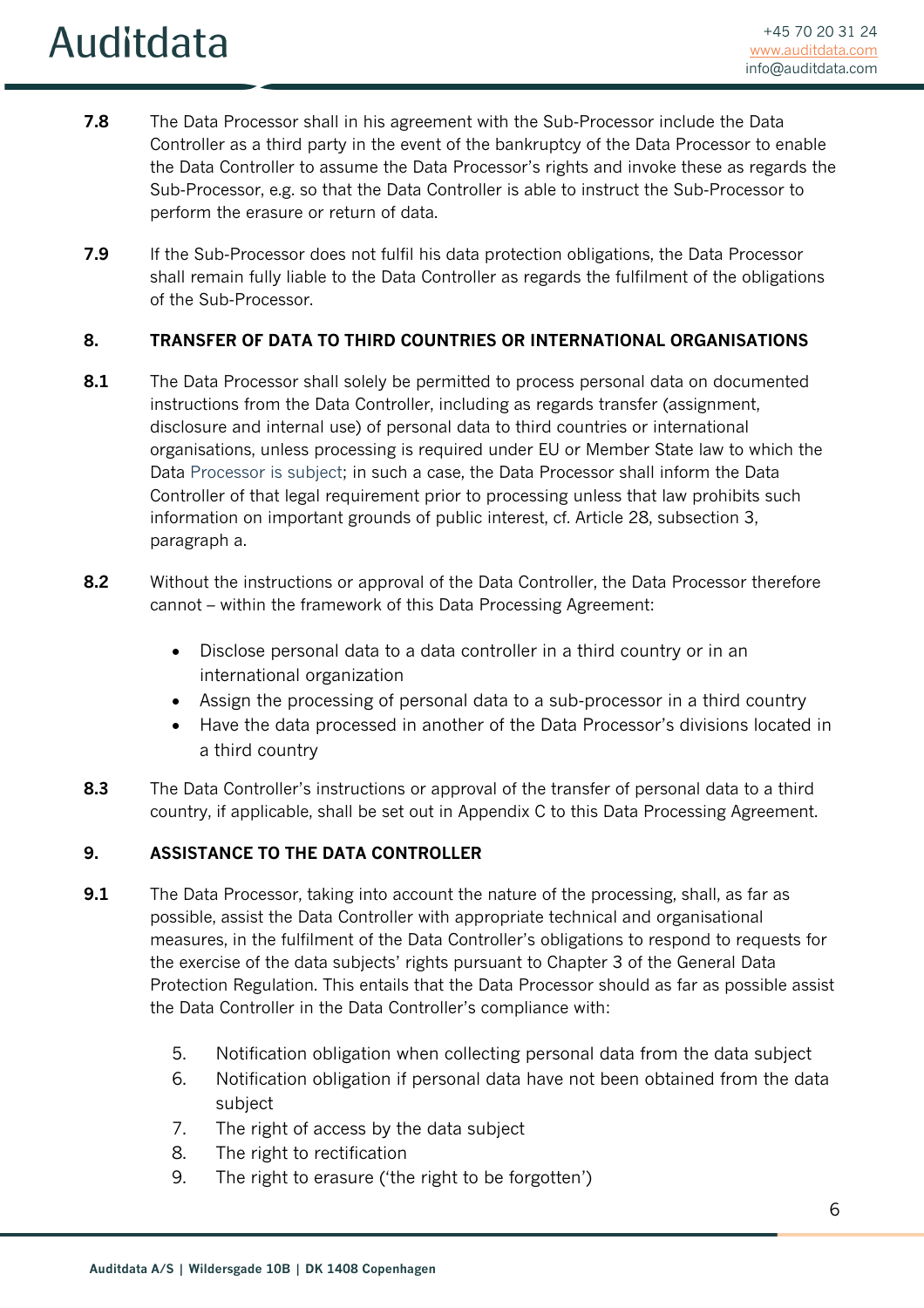- 10. The right to restrict processing
- 11. Notification obligation regarding rectification or erasure of personal data or restriction of processing
- 12. The right to data portability
- 13. The right to object
- 14. The right to object to the result of automated individual decision making, including profiling
- **9.2** The Data Processor shall assist the Data Controller in ensuring compliance with the Data Controller's obligations pursuant to Articles 32-36 of the General Data Protection Regulation taking into account the nature of the processing and the data made available to the Data Processor, cf. Article 28, subsection 3, para f. This entails that the Data Processor should, considering the nature of the processing, as far as possible assist the Data Controller in the Data Controller's compliance with:
	- a) The obligation to implement appropriate technical and organisational measures to ensure a level of security appropriate to the risk associated with the processing.
	- b) The obligation to report personal data breaches to the supervisory authority (Danish Data Protection Agency) without undue delay and, if possible, within 72 hours of the Data Controller discovering such breach unless the personal data breach is unlikely to result in a risk to the rights and freedoms of natural persons.
	- $\mathcal{C}$ ) The obligation – without undue delay - to communicate the personal data breach to the data subject when such breach is likely to result in a high risk to the rights and freedoms of natural persons.
	- d) The obligation to carry out a data protection impact assessment if a type of processing is likely to result in a high risk to the rights and freedoms of natural persons.
	- $e)$ The obligation to consult with the supervisory authority (Danish Data Protection Agency) prior to processing if a data protection impact assessment shows that the processing will lead to high risk in the lack of measures taken by the Data Controller to limit risk.
- **9.3** The Parties' possible regulation/agreement on remuneration etc. for the Data Processor's assistance to the Data Controller shall be specified in the Parties' 'Product Agreement' or in Appendix D to this Data Processing Agreement.

## **10. NOTIFICATION OF PERSONAL DATA BREACH**

**10.1** On discovery of personal data breach at the Data Processor's facilities or a subprocessor's facilities, the Data Processor shall without undue delay notify the Data Controller. The Data Processor's notification to the Data Controller shall, if possible, take place within 48 hours after the Data Processor has discovered the breach to enable the Data Controller to comply with his obligation, if applicable, to report the breach to the supervisory authority within 72 hours.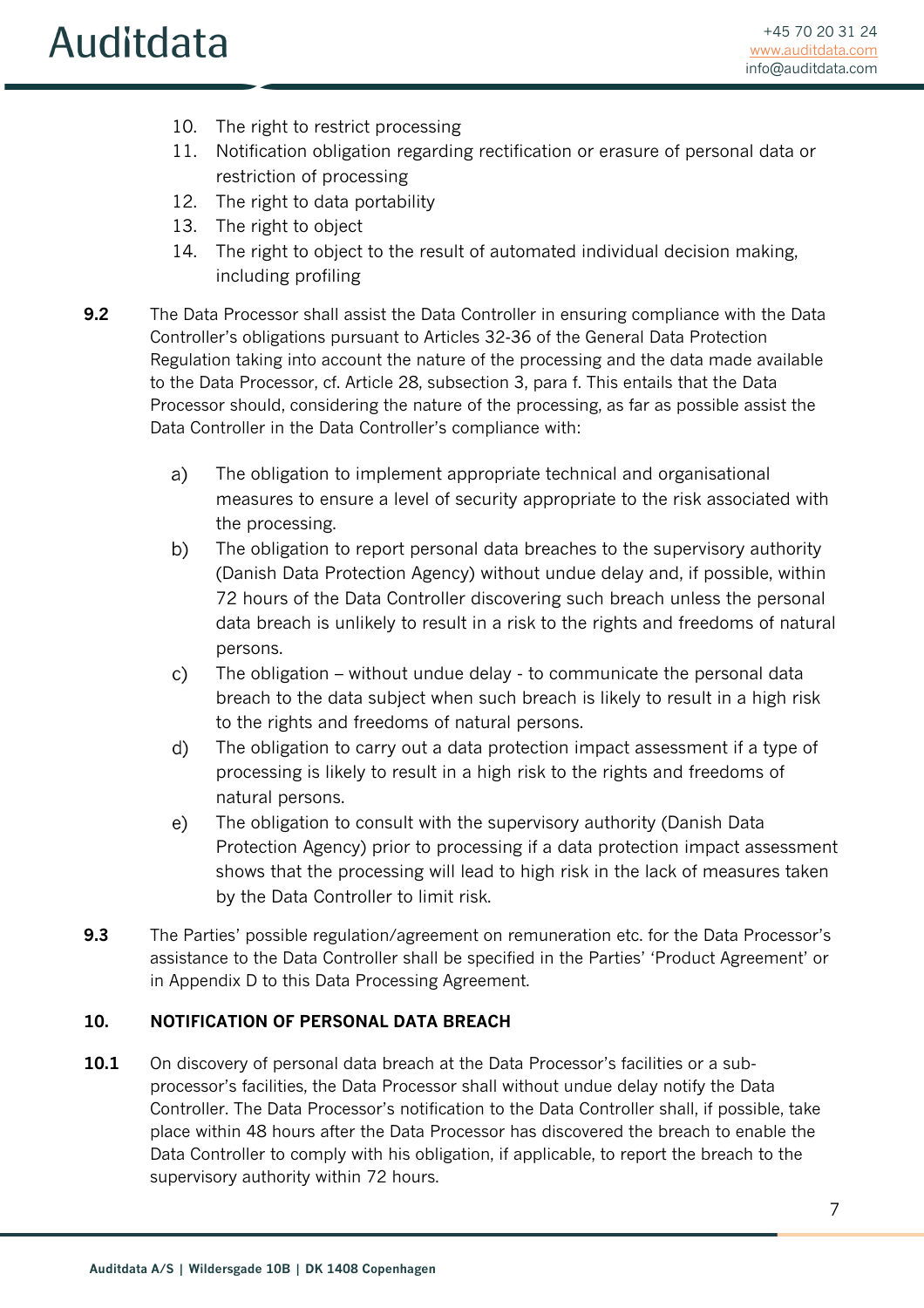- **10.2** According to clause 9.2., paragraph b, of this Data Processing Agreement, the Data Processor shall – considering the nature of the processing and the data available – assist the Data Controller in the reporting of the breach to the supervisory authority. This may mean that the Data Processor is required to assist in obtaining the information listed below which, pursuant to Article 33, subsection 3 of the General Data Protection Regulation, shall be stated in the Data Controller's report to the supervisory authority:
	- $f$ The nature of the personal data breach, including, if possible, the categories and the approximate number of affected data subjects and the categories and the approximate number of affected personal data records
	- Probable consequences of a personal data breach g)
	- $h)$ Measures which have been taken or are proposed to manage the personal data breach, including, if applicable, measures to limit its possible damage

## **11. ERASURE AND RETURN OF DATA**

**11.1** On termination of the processing services, the Data Processor shall be under obligation, at the Data Controller's discretion, to erase or return all the personal data to the Data Controller and to erase existing copies unless EU law or Member State law requires storage of the personal data.

## **12. INSPECTION AND AUDIT**

- **12.1** The Data Processor shall make available to the Data Controller all information necessary to demonstrate compliance with Article 28 of the General Data Protection Regulation and this Data Processing Agreement, and allow for and contribute to audits, including inspections performed by the Data Controller or another auditor mandated by the Data Controller.
- **12.2** The procedures applicable to the Data Controller's inspection of the Data Processor are specified in Appendix C to this Data Processing Agreement.
- **12.3** The Data Controller's inspection of sub-processors, if applicable, shall as a rule be performed through the Data Processor. The procedures for such inspection are specified in Appendix C to this Data Processing Agreement.
- **12.4** The Data Processor shall be required to provide the supervisory authorities, which pursuant to applicable legislation have access to the Data Controller's and Data Processor's facilities, or representatives acting on behalf of such supervisory authorities, with access to the Data Processor's physical facilities on presentation of appropriate identification.

## **13. THE PARTIES' AGREEMENT ON OTHER TERMS**

**13.1** (Separate) terms relating to the consequences of the Parties' breach of this Data Processing Agreement, if applicable, shall be specified in the Parties' 'Product Agreement' or in Appendix D to this Data Processing Agreement.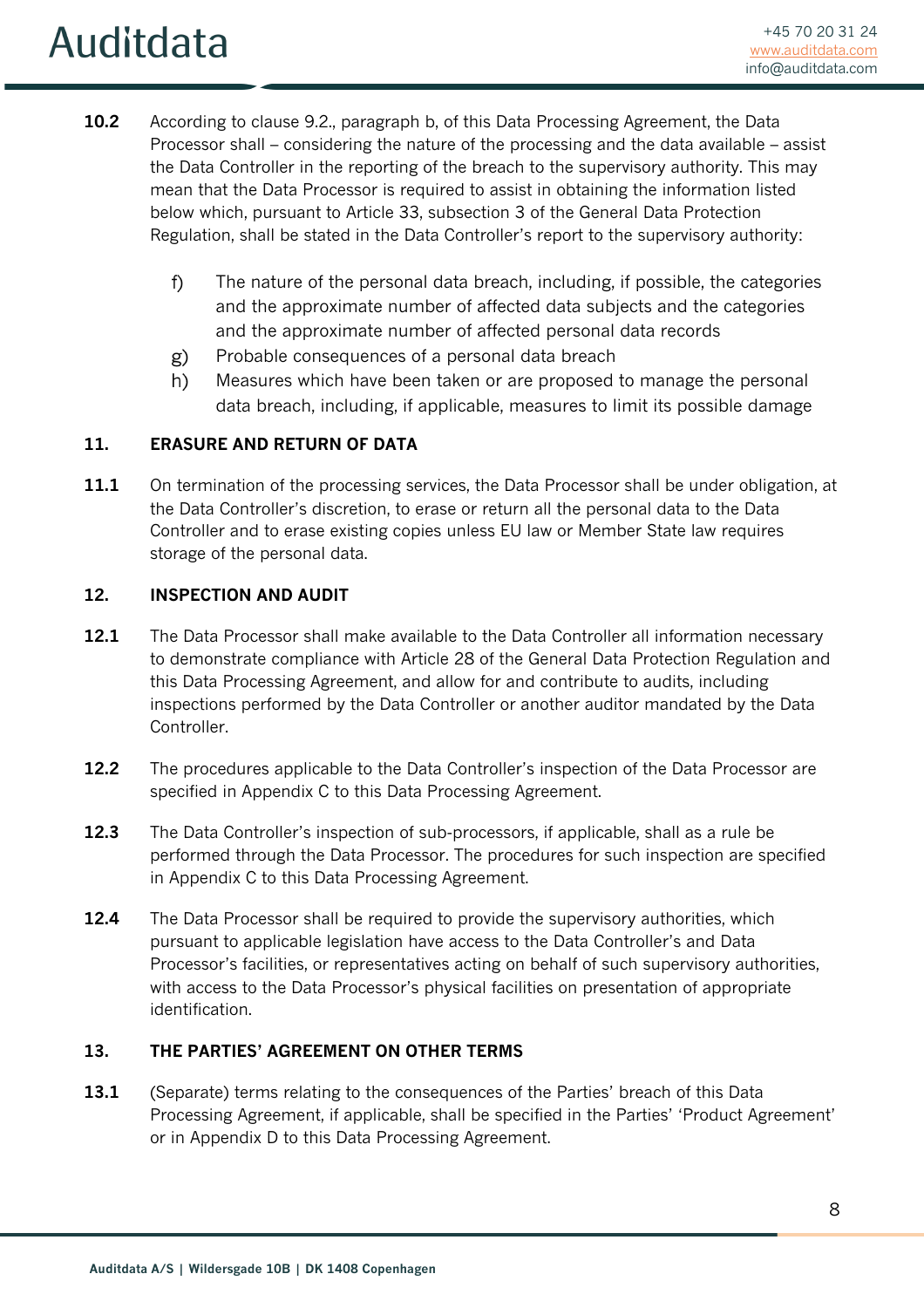**13.2** Regulation of other terms between the Parties shall be specified in the Parties' 'Product Agreement' or in Appendix D to this Data Processing Agreement.

## **14. COMMENCEMENT AND TERMINATION**

- **14.1** This Data Processing Agreement (DPA) shall become effective on the date of both Parties' signs a product delivery contract (Product Agreement) requiring DPA.
- 14.2 Both Parties shall be entitled to require this Data Processing Agreement renegotiated if changes to the law or inexpediency of the provisions contained herein should give rise to such renegotiation.
- **14.3** The Parties' agreement on remuneration, terms etc. in connection with amendments to this Data Processing Agreement, if applicable, shall be specified in the Parties' 'Product Agreement' or in Appendix D to this Data Processing Agreement.
- **14.4** This Data Processing Agreement may be terminated according to the terms and conditions of termination, incl. notice of termination, specified in the 'Product Agreement'.
- **14.5** This Data Processing Agreement shall apply for the duration of the processing. Irrespective of the termination of the 'Product Agreement' and/or this Data Processing Agreement, the Data Processing Agreement shall remain in force until the termination of the processing and the erasure of the data by the Data Processor and any sub-processors.
	- $i)$ **Signature**

## **On behalf of the Data Processor**

- Name: Kent Madsen
- Position: CTO
- E-Mail: compliance@auditdata.com

## **15. DATA CONTROLLER AND DATA PROCESSOR CONTACTS/CONTACT POINTS**

- **15.1** The Parties may contact each other using the following contacts/contact points:
	- $\overline{1}$ The Parties shall be under obligation continuously to inform each other of changes to contacts/contact points.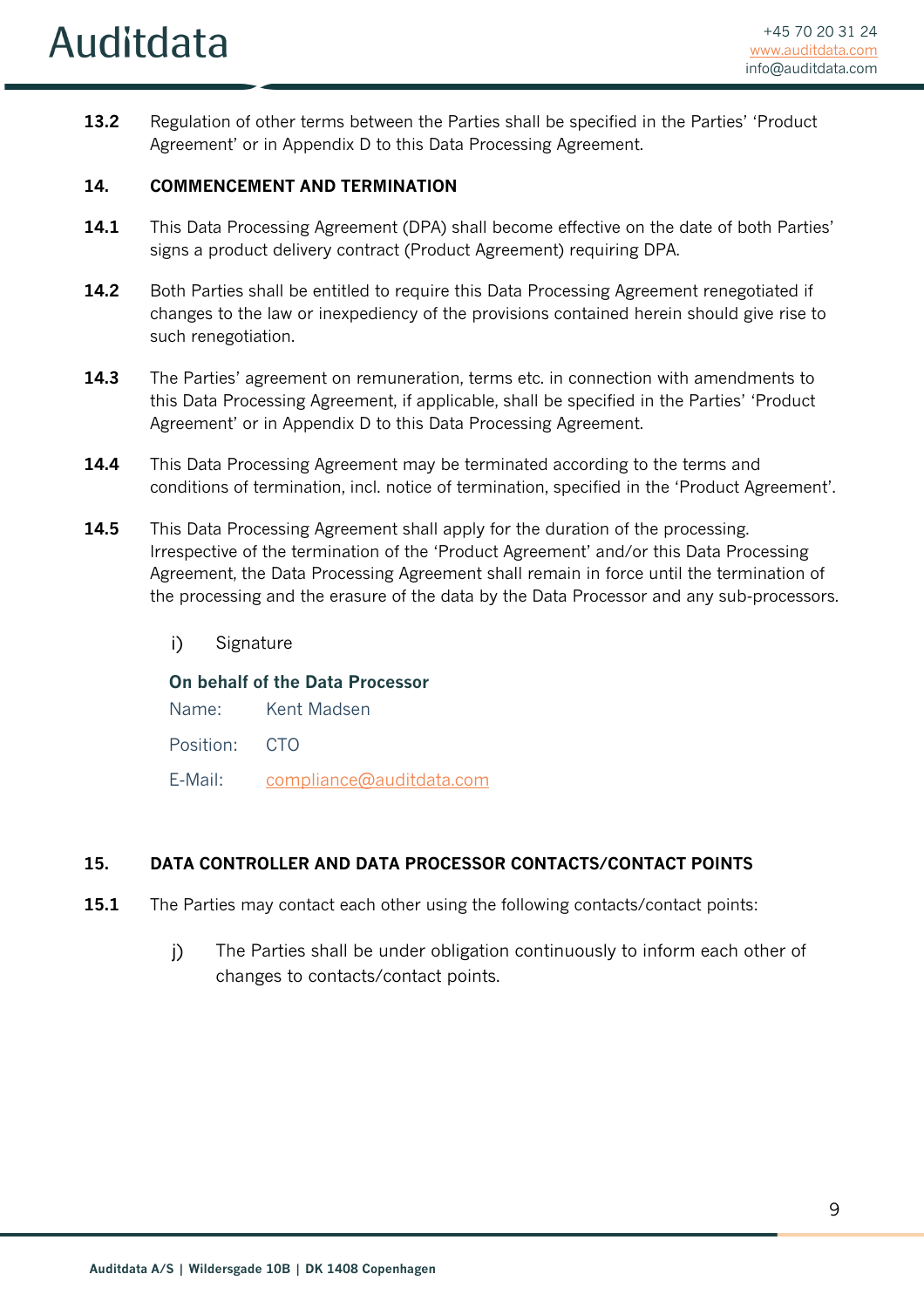## **APPENDIX A**

#### **16. INFORMATION ABOUT THE PROCESSING INFORMATION ABOUT THE PROCESSING**

The purpose of the Data Processor's processing of personal data on behalf of the Data Controller is:

Processing of Personally, identifying information (PII) and sensitive personal information (SPI),

Processing activity 1: Auditdata processes the PII and SPI of the Customer for the purpose of ensuring the functionality of the product in question.

This agreement has the purpose of processing:

The Data Processor's processing of PII and SPI data on behalf of the Data Controller shall mainly pertain to (the nature of the processing) The product in question is stated in the Product agreement:

- Auditbase PII data-processing on Auditdata cloud operation server
- Auditbase PII application upgrade/support on customers (data controller) own server
- Auditbase PII application upgrade/support on Auditdata EU secure server (temp storage)
- Manage PII data-processing on Auditdata EU cloud operation server (Microsoft Azure)
- Manage PII application upgrade/support on customers (data controller) own server
- Manage PII application upgrade/support on Auditdata EU secure server (temp storage)
- Strato PII data-processing on Auditdata EU cloud operation server (Microsoft Azure)
- Strato PII application upgrade/support on Auditdata EU secure server
- Listo Screener PII data-processing on Auditdata EU cloud operation server (Microsoft Azure)
- Listo Screener PII application upgrade/support on Auditdata EU secure server
- Analytics PII data-processing on Auditdata EU cloud operation server (Microsoft Azure)
- Analytics PII application upgrade/support on Auditdata EU secure server

The processing includes the following types of personal data about data subjects:

The Personal Data categories may be adjusted from time to time, to the extent that the processing of Personal Data and the purposes thereof continue to fall under the general description.

Data subjects: Persons who are registered in connection with (i) hearing tests, including but limited to hearing impaired patients, and (ii) the provision of other services.

#### **Processing includes the following categories of data subject:**

| Category: | Various Personal Data regarding Data subjects  |
|-----------|------------------------------------------------|
| Category: | Health Information (Audiological clinical PII) |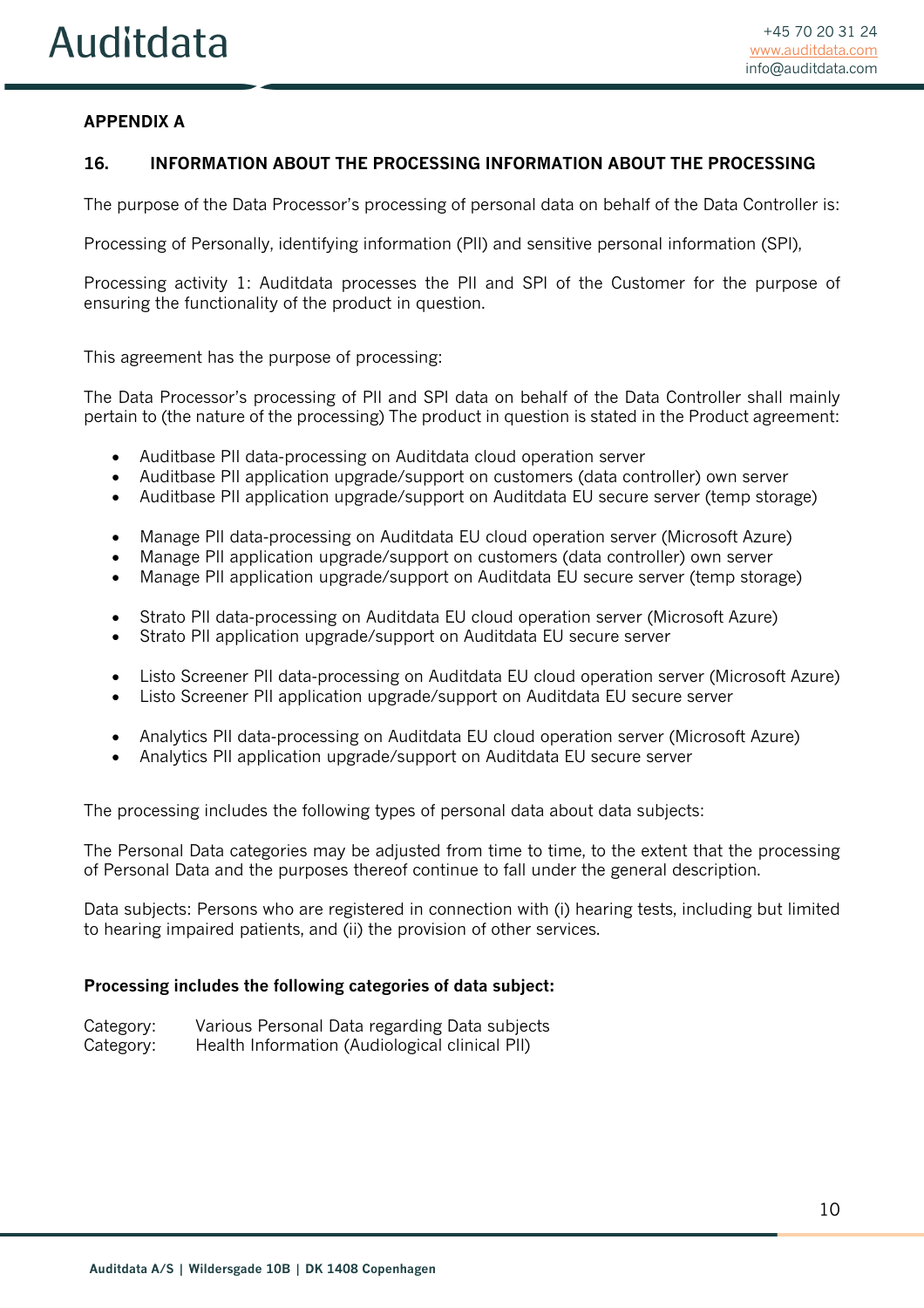## **APPENDIX B**

## **17. TERMS OF THE DATA PROCESSER'S USE OF SUB-PROCESSERS AND LIST OF APPROVED SUB-PROCESSERS**

#### **17.1** Terms of the Data Processor's use of sub-processors, if applicable

The Data Processor has the Data Controller's general consent for the engagement of sub-processors. The Data Processor shall, however, inform the Data Controller of any planned changes in-, additions to- or replacement of other data processors and thereby give the Data Controller the opportunity to object to such changes. Such notification shall be submitted to the Data Controller a minimum of 1 months prior to the engagement of sub-processors or amendments coming into force. If the Data Controller should object to the changes, the Data Controller shall notify the Data Processor of this immediately after the receipt of the notification. The Data Controller shall only object if the Data Controller has reasonable and specific grounds for such refusal."

#### **17.2** Approved sub-processors

The Data Controller shall on commencement of this Data Processing Agreement approve the engagement of the following sub-processors:

• Microsoft Azure public cloud (The purpose of engaging Microsoft is to utilize the Microsoft Azure hosting and storage facilities to provide the cloud-based services to Customer)

The Data Controller shall on the commencement of this Data Processing Agreement specifically approve the use of the above sub-processors for the processing described for that party. The Data Processor shall not be entitled – without the Data Controller's explicit written consent – to engage a sub-processor for 'different' processing than the one that has been agreed or have another subprocessor perform the described processing.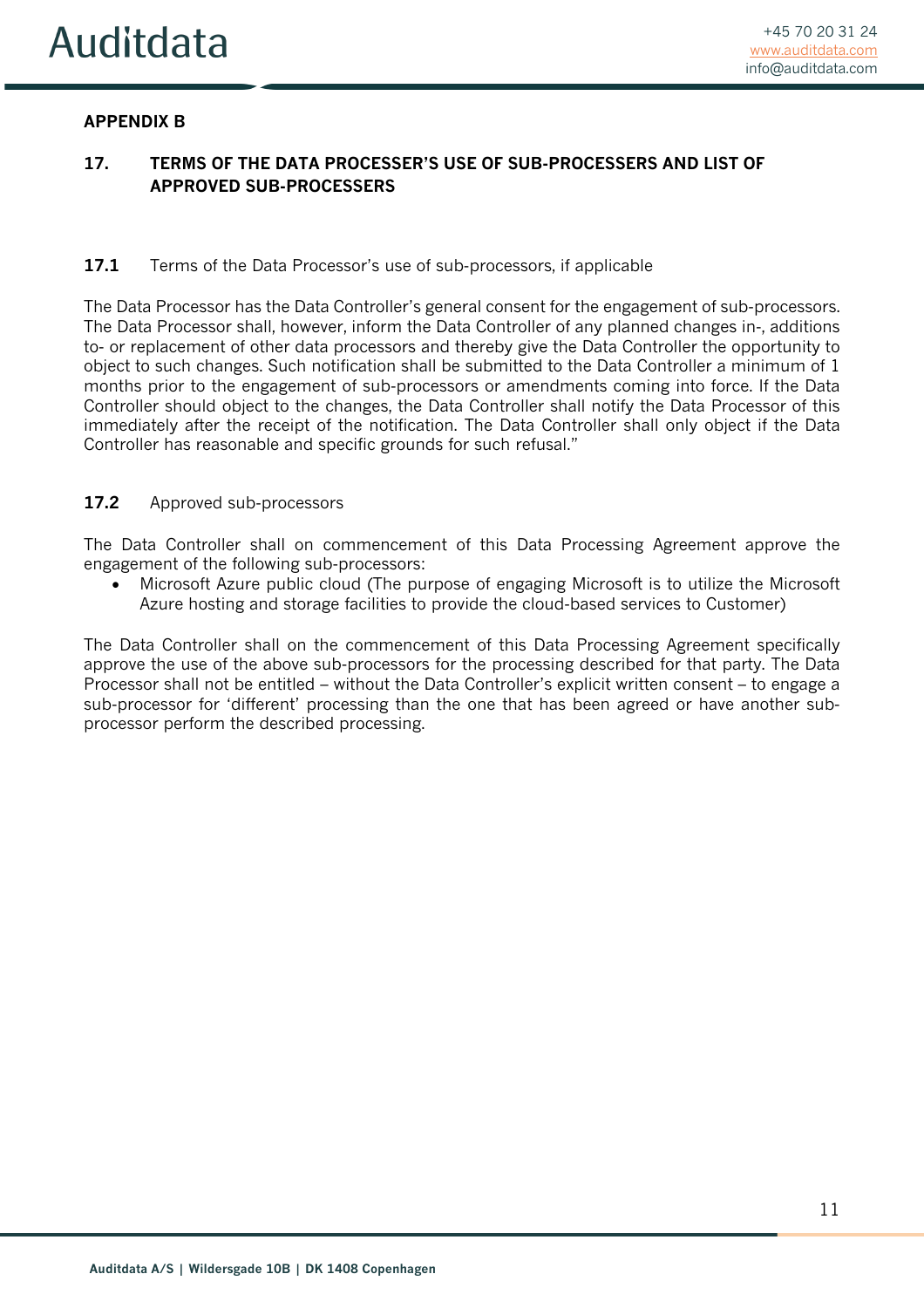## Appendix C

## **18. INSTRUCTION PERTAINING TO THE USE OF PERSONAL DATA**

The subject of/instruction for the processing

See Appendix A The purpose of the Data Processor's processing of personal data on behalf of the Data Controller.

#### Security of processing

The processing involves a large volume of personal data which are subject to Article 9 of the General Data Protection Regulation on 'special categories of personal data' which is why a 'high' level of security should be established."

Auditdata has implemented appropriate technical and organisational measures to ensure a level of security appropriate to the risk of the processing. These measures include but are not limited to:

- The pseudonymization and encryption of Personal Data
- The ability to ensure the ongoing confidentiality, integrity, availability and resilience of processing systems and services
- The ability to restore the availability and access to Personal Data in a timely manner in the event of a physical or technical incident
- A process for regularly testing, assessing and evaluating the effectiveness of technical and organisational measures for ensuring the security of the processing.

#### 18.1 Technical and Organization Measures

General practices. Auditdata has implemented and will maintain for Auditdata Products and Services appropriate technical and organizational measures, internal controls, and information security routines intended to protect Personal Data, as defined in the Agreement, against accidental loss, destruction, or alteration; unauthorized disclosure or access; or unlawful destruction as set forth in the subsections below. The Customer is wholly responsible for implementing and maintaining security within any applications or virtual machines that Customer uses with the Auditdata Products and Services.

#### 18.1.1 Domain: organization of information security

Security ownership. Auditdata has appointed a security officer (CIO) responsible for coordinating and monitoring the security rules and procedures. Auditdata is ISO 27001 certified.

Security roles and responsibilities. Auditdata's personnel with access to Customer Data are subject to confidentiality obligations.

Risk management program. Auditdata performed a risk assessment before processing the Personal Data or launching the Auditdata Products or Services.

Auditdata retains its security documents pursuant to its retention requirements after they are no longer in effect.

#### 18.1.2 Domain: Asset management

Asset inventory. Auditdata maintains an inventory of all assets on which Personal Data is stored. Access to the inventories of such media is restricted to Auditdata's personnel authorized by the management authorization process to have such access.

#### 18.1.3 Asset handling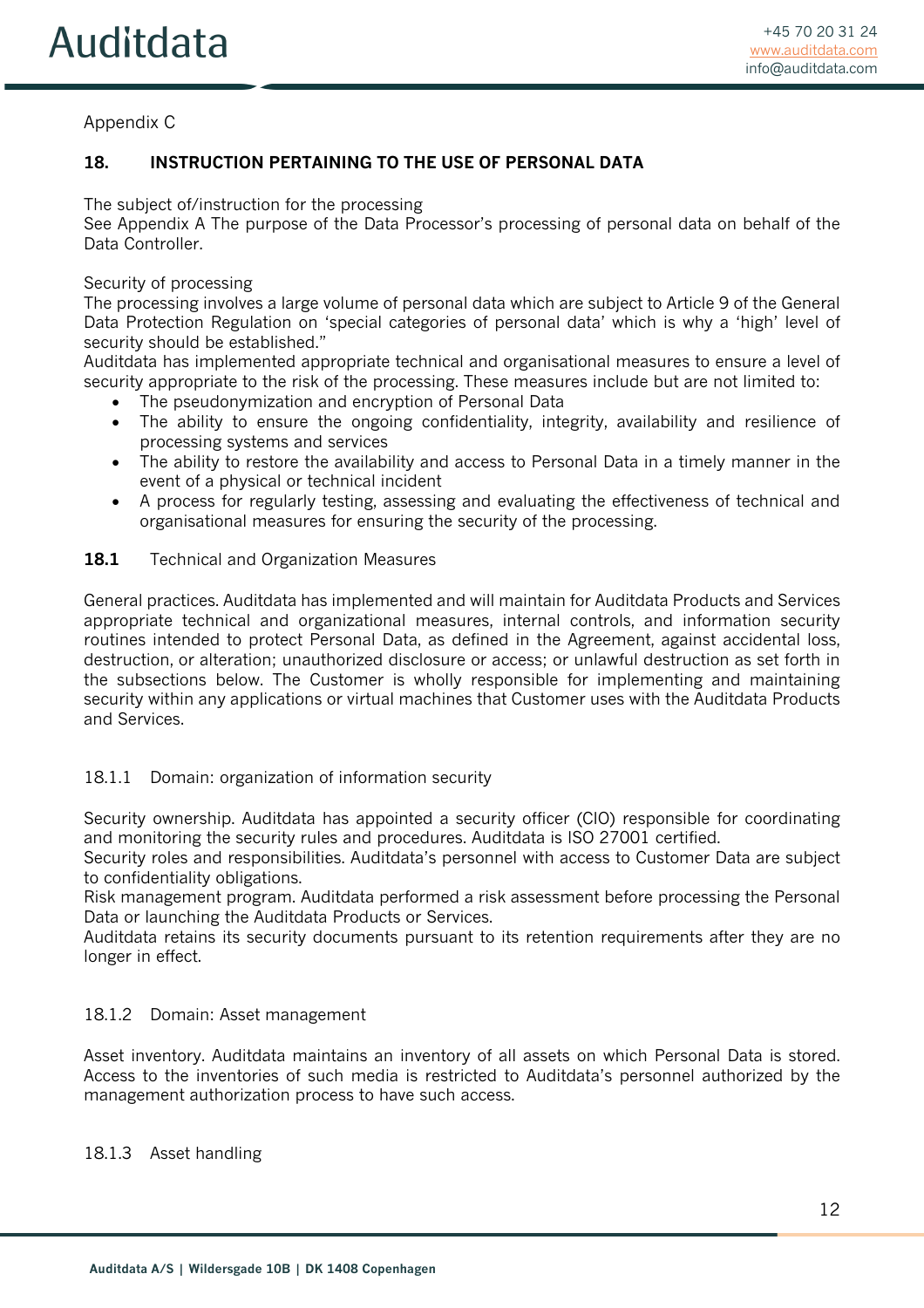Auditdata restricts access to Personal Data. The Customer may implement encryption of Personal Data within its application.

Auditdata imposes restrictions on printing Personal Data and has procedures for disposing of printed materials that contain Personal Data.

Auditdata's personnel must obtain its authorization prior to storing Personal Data on portable devices, remotely accessing Personal Data, or processing Personal Data outside its facilities. This includes removing media (e.g., USB sticks and CD ROMs) and documents containing Personal Data from Auditdata's facilities.

#### 18.1.4 Domain: Human resources security

Security training. Auditdata informs its personnel about relevant security procedures and their respective roles. Auditdata also informs its personnel of possible consequences of breaching the security rules and procedures.

Auditdata will only use anonymous data in training.

Auditdata Personnel will not process Customer Data without authorization from Customer. Auditdata personnel are obligated to maintain the security and secrecy of any Customer Data and this obligation continues even after their engagements end.

Product Development, IT Operations and Support staff may have access to data (only where necessary on a need to know basis)

#### 18.1.5 Domain: Physical and environmental security

Physical access to facilities. Auditdata (including subcontractors) limits access to facilities where information systems that process Personal Data are located to identified authorized individuals.

Physical access to components. Auditdata maintains records of the incoming and outgoing media containing Personal Data, including the kind of media, the authorized sender/recipients, date and time, the number of media and the types of Personal Data they contain.

Protection from disruptions. Auditdata uses a variety of industry standard systems to protect against loss of data due to power supply failure or line interference.

Component disposal. Auditdata uses industry standard processes to delete Personal Data when it is no longer needed.

#### 18.1.6 Domain: Communications and operations management

Operational policy. Auditdata maintains security documents describing its security measures and the relevant procedures and responsibilities of its personnel who have access to Personal Data.

#### 18.1.7 Data recovery procedures

The data centre operating the Auditdata products and services include replication features that facilitate recovery of Personal Data in the event a particular machine or cluster within an Auditdata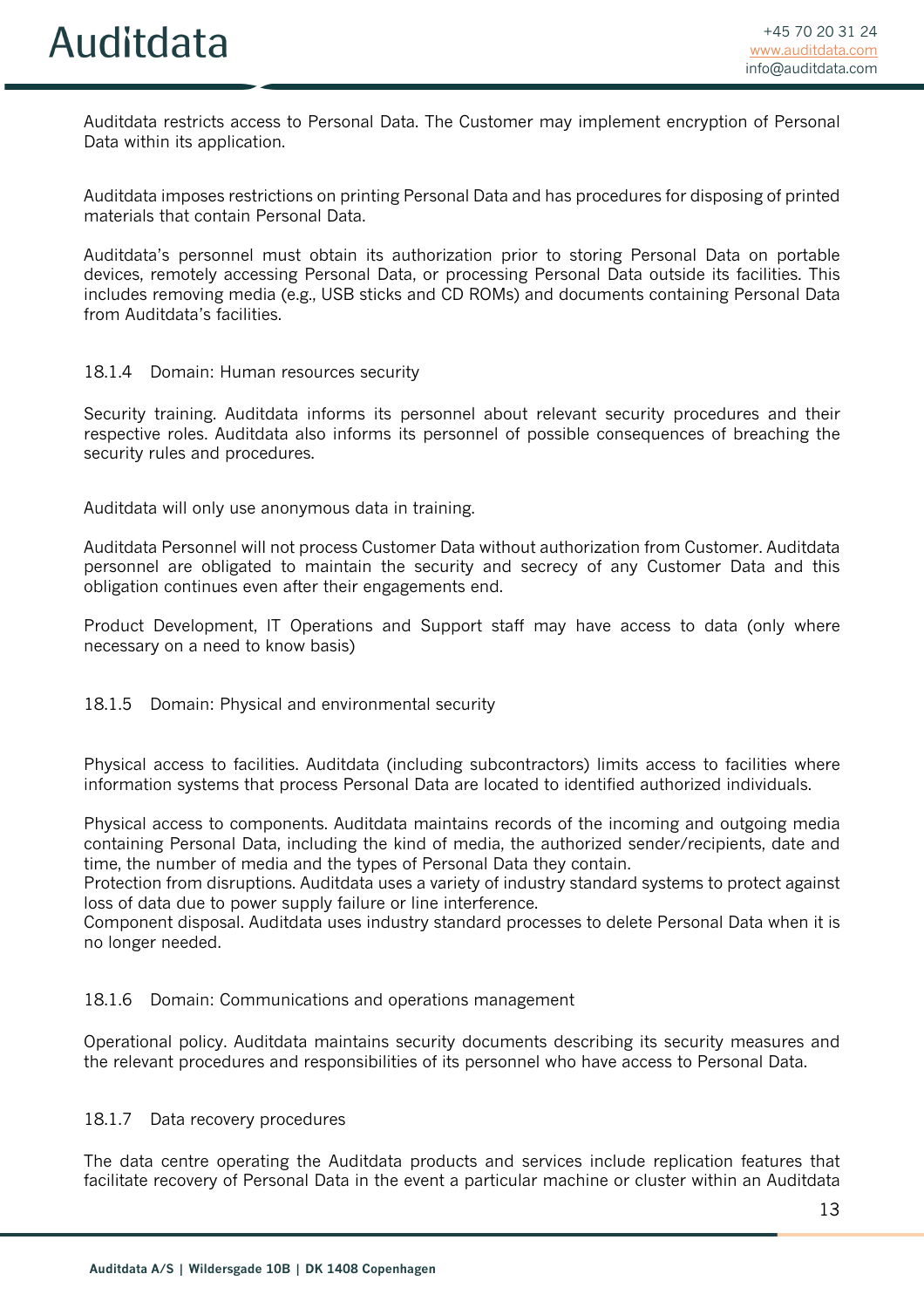data centre fails. The Auditdata products and services include a regular data backup procedure in addition to the data centre replication. Auditdata is obligated to take backup of data stored within the Software according to Auditdata's backup and data recovery procedure which is described below. If Customer wants additional safety measures, then Customer is responsible for taking additional steps to provide added fault tolerance, such as creating historical backups of Personal Data, storing backups of Personal Data off the platform, etc.

Auditdata cloud backup and data recovery procedure – SOP 30.0243, Auditdata internal IT backup and restore procedure in accordance with SOP 30.0251:

On an ongoing basis, but in no case less frequently than once a week (unless no Personal Data has been updated during that period), Auditdata maintains multiple copies of Personal Data from which Personal Data can be recovered.

Auditdata stores encrypted copies of Personal Data and data recovery procedures in a different place from where the primary computer equipment processing the Personal Data is located.

Auditdata has specific procedures in place governing access to copies of Personal Data.

Auditdata logs data restoration efforts, including the description of the restored data, and where applicable, the person responsible and which data (if any) had to be input manually in the data recovery process.

Personal Data not covered by Auditdata Operations SLA's (e.g. temporary databases or data files for migration or trouble shooting etc.) is specifically chosen to not be covered by backup procedures, to reduce risk of non-compliance to data retention requirements.

#### 18.1.8 Malicious software

Auditdata has anti-malware controls to help avoid malicious software gaining unauthorized access to Personal Data, including malicious software originating from public networks.

#### 18.1.9 Data beyond boundaries

Auditdata provides encrypting Personal Data transmitted to and from its data centres over public networks. Auditdata uses encryption for replication of non-public Personal Data between its data centres.

Auditdata restricts access to Personal Data in media leaving its facilities (e.g., through encryption). Event logging. Auditdata logs, or enables the data exporter to log, access and use of information systems containing Personal Data, registering the access ID, time, authorization granted or denied, and relevant activity.

#### **18.2** Domain: Access control

Access policy. Auditdata maintains a record of security privileges of individuals having access to Personal Data.

18.2.1 Access authorization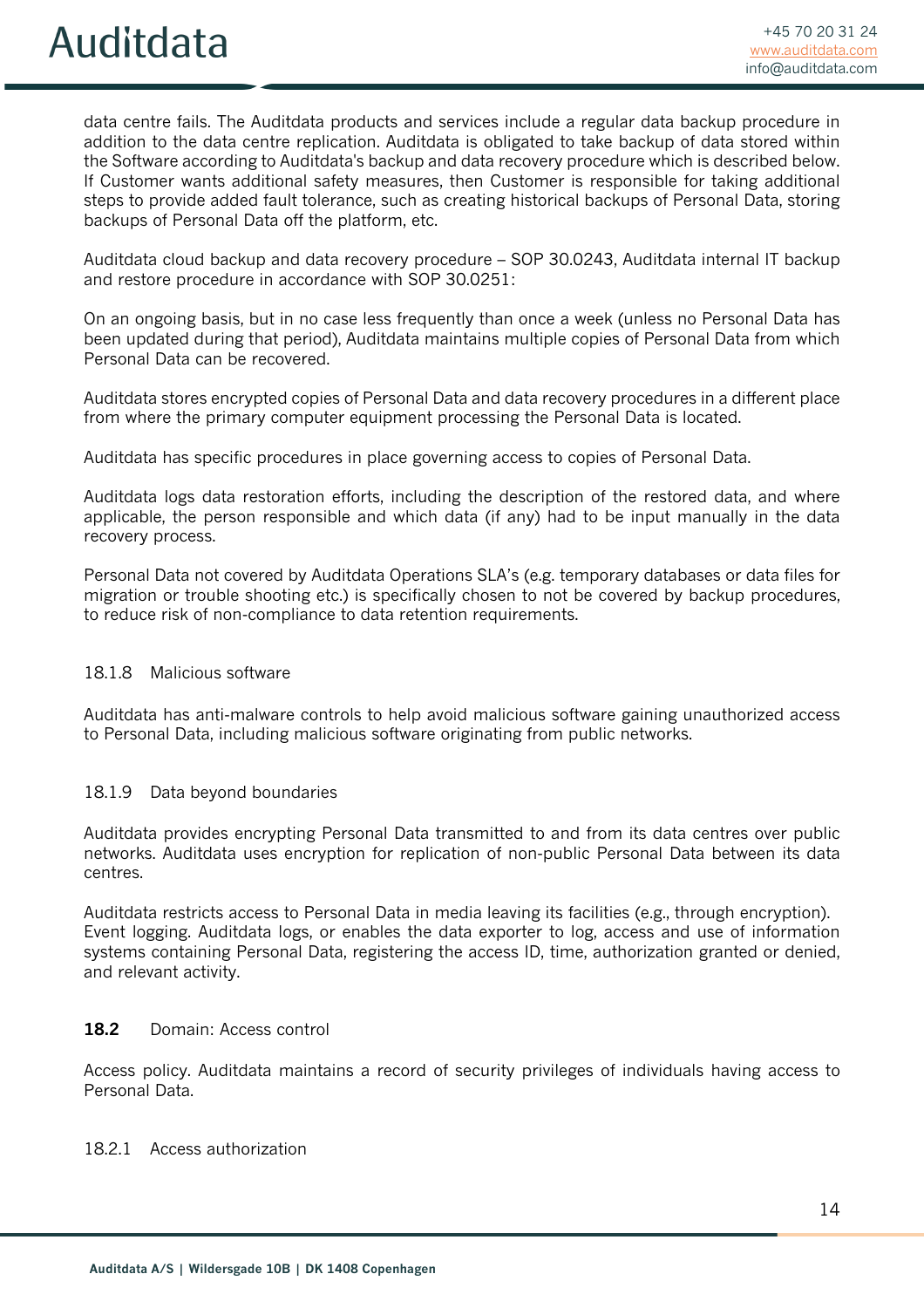Auditdata maintains and updates a record of personnel authorized to access its systems that contain Personal Data.

Auditdata deactivates authentication credentials that have not been used for a period of time not to exceed twelfth months.

Auditdata identifies those personnel who may grant, alter, or cancel authorized access to data and resources.

Auditdata ensures that where more than one individual has access to systems containing Personal Data, the individuals have separate identifiers/logins.

18.2.2 Least privilege

Technical support personnel are only permitted to have access to Personal Data when needed.

Auditdata restricts access to Personal Data to only those individuals who require such access to perform their job function.

Integrity and confidentiality. Auditdata instructs its personnel to disable administrative sessions when leaving premises its controls or when computers are otherwise left unattended.

#### 18.2.3 Authentication

Auditdata uses industry standard practices to identify and authenticate users who attempt to access information systems.

Where authentication mechanisms are based on passwords, Auditdata requires that the passwords are renewed regularly.

Where authentication mechanisms are based on passwords, Auditdata requires the password to be at least eight characters long.

Auditdata ensures that deactivated or expired identifiers are not granted to other individuals. Auditdata monitors or enables the data exporter to monitor repeated attempts to gain access to Personal Data using an invalid password.

Auditdata maintains industry standard procedures to deactivate passwords that have been corrupted or inadvertently disclosed.

Auditdata uses industry standard password protection practices, including practices designed to maintain the confidentiality and integrity of passwords when they are assigned and distributed, and during storage.

Network design. Auditdata has controls to avoid individuals assuming access rights they have not been assigned to gain access to Personal Data they are not authorized to access.

#### **18.3** Domain: Information security incident management

Incident response process. Auditdata maintains a record of security breaches with a description of the breach, the time period, the consequences of the breach, the name of the reporter, and to whom the breach was reported, and the procedure for recovering data.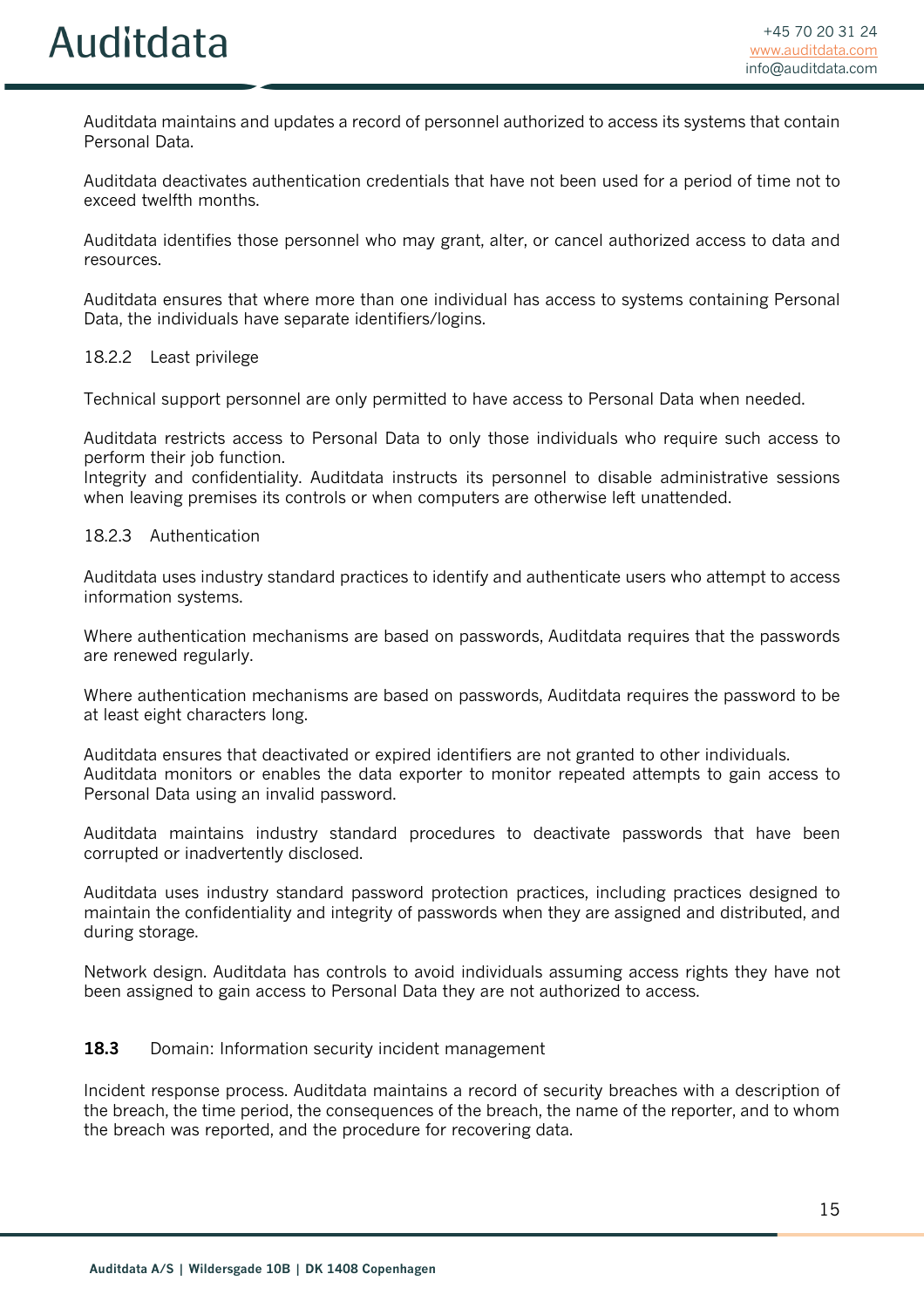Service Monitoring. Auditdata security personnel verify logs at least every six months to propose remediation efforts if necessary.

## **18.4** Domain: Business Continuity Management

Auditdata maintains emergency and contingency plans for the facilities in which its information systems that process Personal Data are located.

Auditdata's redundant storage and its procedures for recovering data are designed to attempt to reconstruct Personal Data to its last replicated state from before the time it was lost, unless it has been specifically decided to not keep data under backup, for data retention requirements compliance.

#### **18.5** Home/remote working

Working outside of Auditdata's premises is called "Teleworking". While working outside of Auditdata's premises, can users connect to the Auditdata network using our secure Jumphost/direct access VPN connections.

Auditdata cannot protect user's private computer against virus and theft, and users are not allowed to use this equipment to work with Auditdata information or transfer data between your private computer and the work computer.

Company Computers (desktop and laptops) are protected by being properly enrolled to the Auditdata domain involving corporate managed access control, software patching, secure DNS (domain name server), antivirus system and global policies for local firewall management and automatic timeout screen lock protection. In addition, all laptop computers must have hard disk encryption activated.

#### **18.6** Assistance to the data controller

The data processor shall insofar as this is possible – within the scope and the extent of the assistance – assist the data controller in accordance with Clause 9.1. and 9.2.

#### **18.7** Storage period/erasure procedures

The Data Processor's processing of personal data on behalf of the Data Controller may be performed when this Data Processing Agreement commences. Processing has the following duration:

The Personal Data (PII/SPI) are stored during the Term of the Agreement and upon termination returned or deleted.

#### 18.8 Processing location

- Processing of the personal data under this Data Processing Agreement cannot be performed at other locations than the following without the Data Controller's prior written consent:
- Microsoft Azure EU data location (The purpose of engaging Microsoft is to utilize the Microsoft Azure hosting and storage facilities to provide the cloud-based services to Customer). Microsoft Azure is ISO 27001 certified.
- Auditdata headquarters. The headquarter is ISO 27001 the main certification site.
- Auditdata's sites (Daughters). Auditdata's sites processing data are ISO 27001 certified as sites under Auditdata A/S' s main certificate.